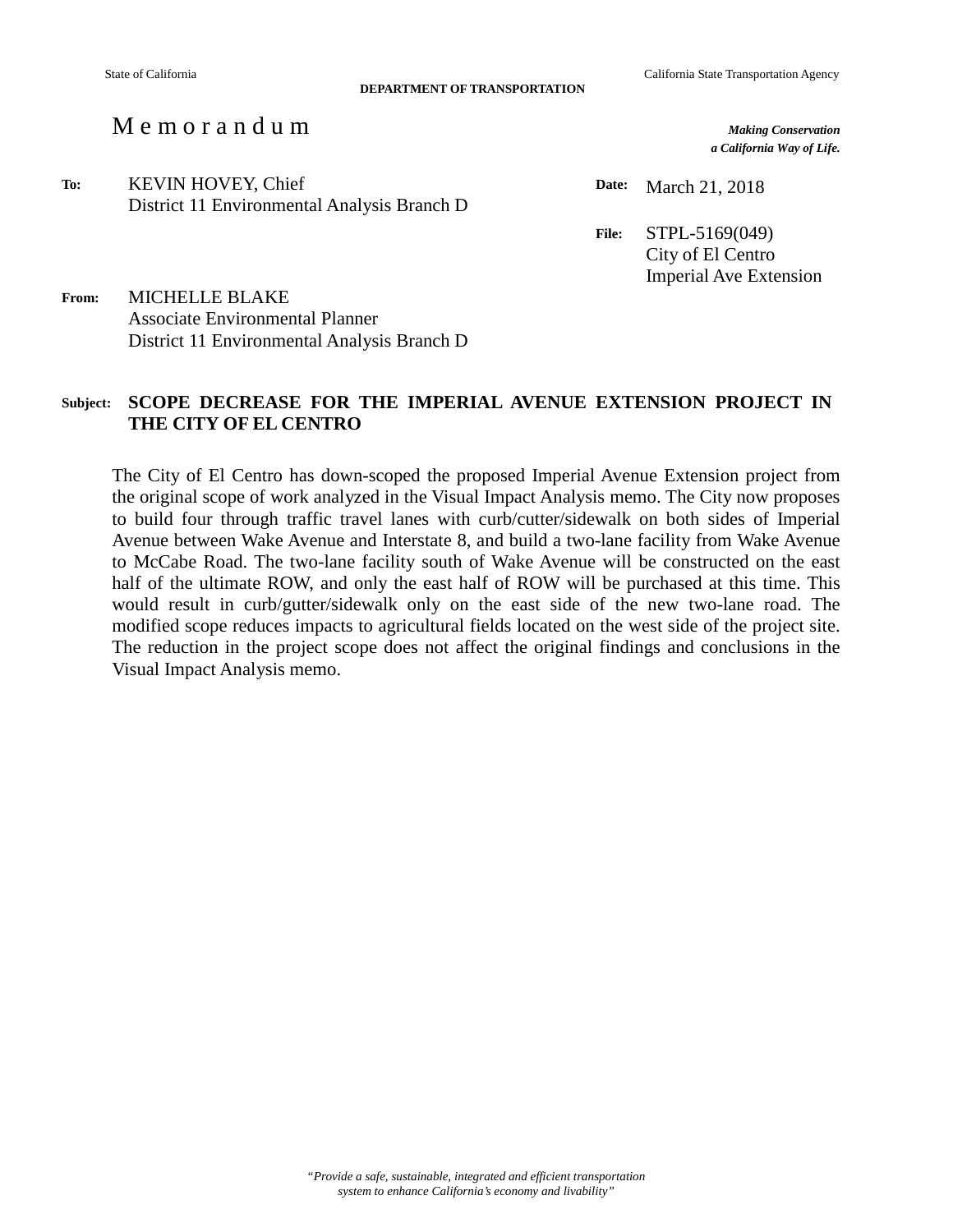

## *An Employee-Owned Company*

July 21, 2017

Ms. Michelle Blake Caltrans District 11 Environmental 4050 Taylor Street San Diego, CA 92110

Reference: Imperial Avenue Extension Project Visual Impact Assessment Memorandum (RECON Number 7972)

The Imperial Avenue Extension Project (project) would extend Imperial Avenue from Interstate 8 (I-8) to McCabe Road in the southern portion of the City of El Centro, Imperial County, California. The proposed one-mile roadway extension would have a 110-foot right-of-way to accommodate a 4-lane roadway with a 14-foot median, a 5.5-foot sidewalk, and 6.5-foot native shoulder backing on both sides. It is anticipated the project would be phased, and preliminary phasing consists of the following:

- Phase I: I-8 to Wake Avenue
- Phase II: Wake Avenue to Danenberg Drive
- Phase III: Danenberg Drive to Valleyview Avenue
- Phase IV: Valleyview Avenue to McCabe Road

The project would also construct a 2-lane roadway segment to connect the separated portions of Wake Avenue located west and east of the project site. Similarly, the project would construct a 2-lane roadway segment to connect to the portion of Danenberg Drive located east of the project site. The sidewalk and native shoulder backing on the southbound side of the proposed roadway corridor would cover the existing Date Drain that runs parallel along the entire western edge of the project site. The covered Date Drain would continue to convey water beneath the project improvements.

The 37.82-acre project site is located south of I-8 and north of McCabe Road. The alignment of the proposed roadway extension follows the same linear pathway as the existing portion of Imperial Avenue north of I-8. The project site is relatively flat, and consists primarily of a narrow north-south corridor of vacant land with sparse vegetation. A small portion of land within the southernmost segment of this corridor along the eastern project boundary is currently in agricultural production. The project site also includes a paved segment of Wake Avenue and vacant land with sparse vegetation that would be developed for extensions of Wake Avenue and Danenberg Drive. No substantial scenic resources, such as trees or rock outcroppings, are located on-site.

The project site is surrounded by existing residential development, active farmland, and agricultural drains. Existing residential development is located northwest of the future intersection of Imperial Avenue and Wake Avenue. All other land west of the project site south of the future intersection of Imperial Avenue and Wake Avenue to the southern project terminus at McCabe Road consists of active farmland. The Date Drain, which consists of an earthen agricultural drain, runs parallel along the entire western edge of the proposed Imperial Avenue extension. Existing residential development is located east of the project site from the northern terminus at I-8 to Danenberg Drive. An abandoned park and an active water treatment plant are located east of the project south of the future intersection with Danenberg Drive, followed by additional existing residential development along the eastern project boundary south to Valleyview Avenue. Land east of the project site from Valleyview Avenue to the southern terminus consists of active farmland. The Dahlia Lateral, which consists of a concrete lined agricultural drain, runs parallel along the eastern edge of the